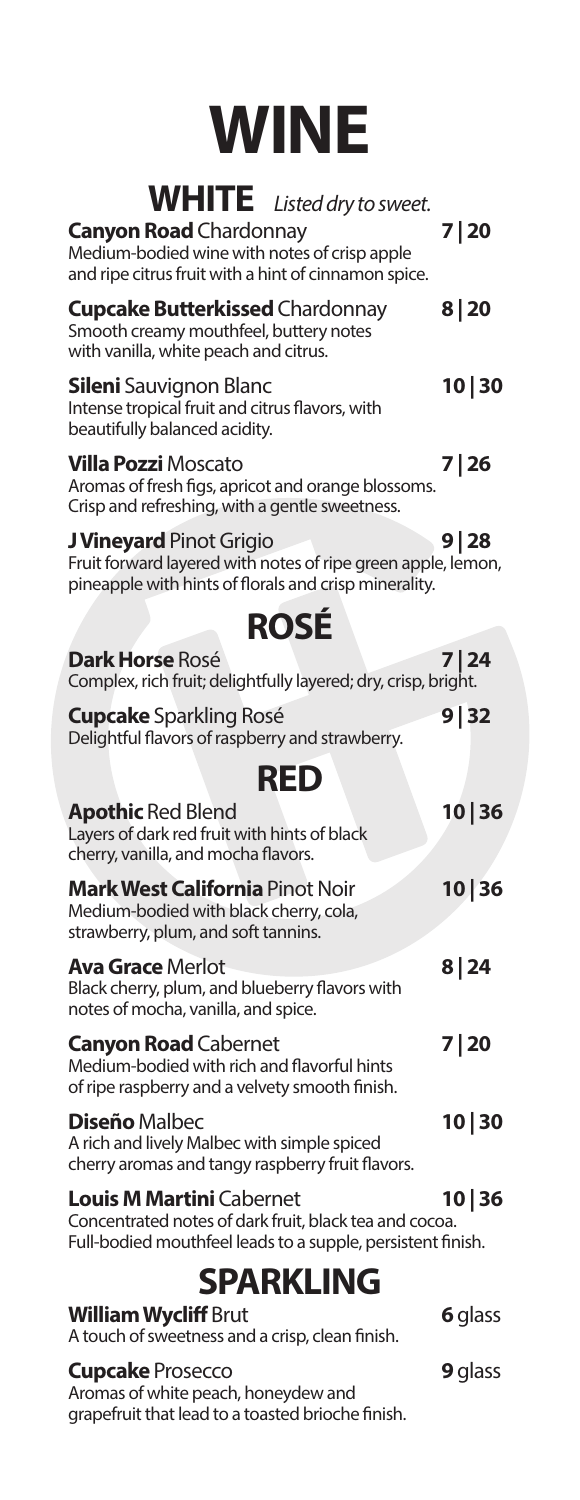# **LIQUOR**

#### **BOURBON**

Bulleit Jim Beam Knob Creek Maker's Mark Panther Pike Street **★** Wild Turkey

#### **BRANDY**

E & J Copper & Kings American

#### **COGNAC**

**Courvoiser** Hennessy

#### **GIN**

Bombay Sapphire **Hendricks** New Amsterdam Plymouth Prairie Organic Proof Old Tom Gin **Tanqueray** Vikre Boreal Spruce

## **VODKA**

Absolut Absolut Citron Grey Goose Jeremiah Weed Ketel One New Amsterdam Prairie Organic Smirnoff Stoli Tito's Handmade

## **RUM**

Barcardi Barcardi Limon Captain Morgan Kraken Malibu Myers's Dark Tattersall Blackstrap<sup>■</sup> Don Q

#### **TEQUILA**

Fidencio Mezcal Patron Silver Sauza Hornitos Reposado Don Julio

### **LIQUEURS**

Aperol Baileys Irish Cream Campari Chambord **Cointreau** Drambuie Du Nord Apple Gionelli Amaretto Grand Marnier Jagermeister Kahlua Midori Peach Schnapps RumChata Southern Comfort St. Germain Tattersall Grapefruit<sup>t</sup> Tattersall Orange Tattersall Sour Cherry

#### **SCOTCH**

Chivas Regal Cutty Sark **Dewars** Glenfiddich Glenlivet J & B Johnnie Walker Black Johnnie Walker Red

#### **WHISKEY**

2 Gingers Bulleit Rye Canadian Club Crown Royal Fireball High West Double Rye Jack Daniels Jameson Irish Windsor